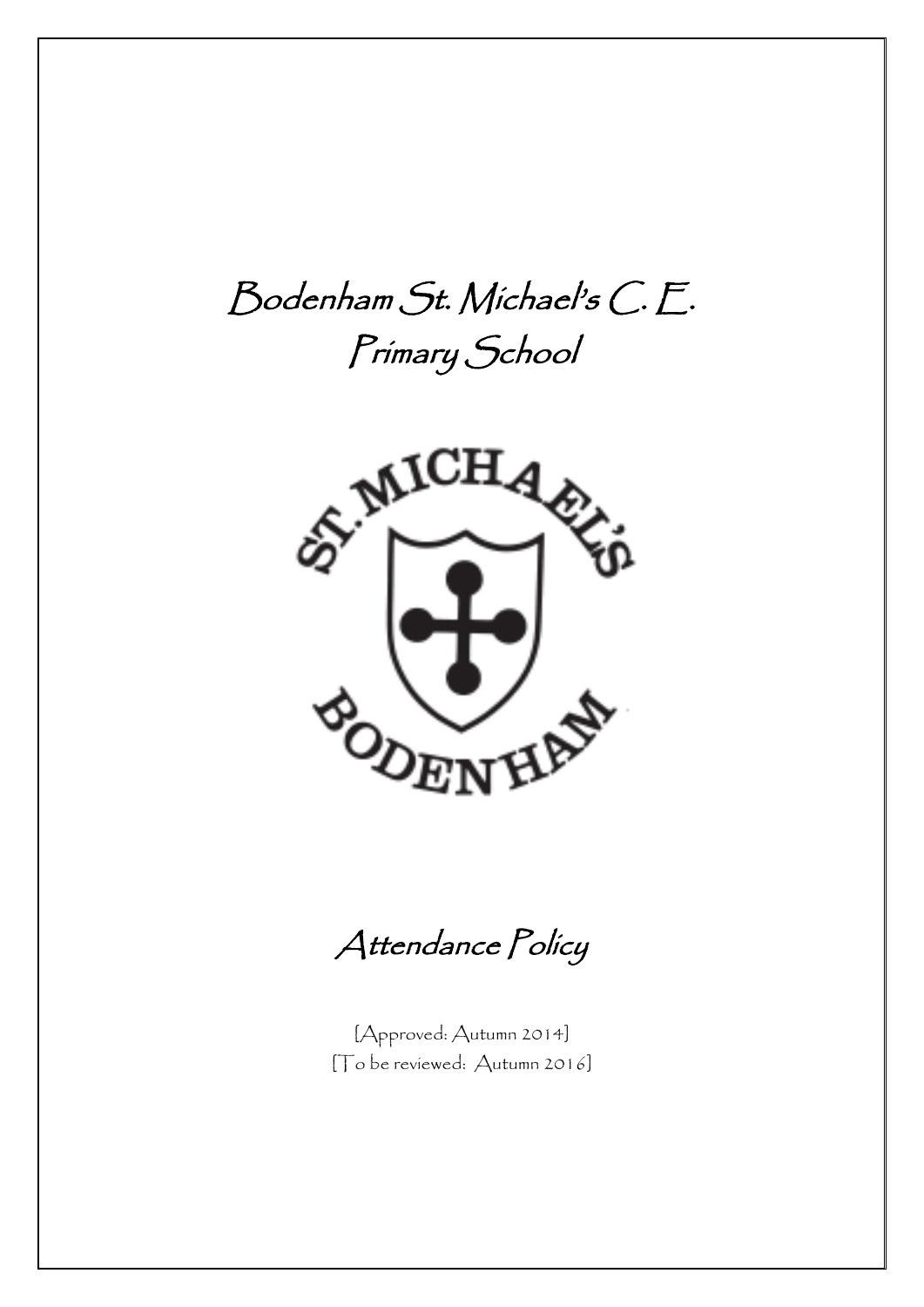# **ATTENDANCE POLICY**

# **St. Michael's C. E. Primary School**

# **Introduction**

This is a successful school and your child plays their part in making it so. We aim for an environment which enables and encourages all members of the community to reach out for excellence. For our children to gain the greatest benefit from their education it is vital that they attend regularly and your child should be at school, on time, every day the school is open unless the reason for the absence is unavoidable.

It is very important therefore that you make sure that your child attends regularly and this Policy sets out how together we will achieve this.

# **Why regular attendance is so important**

Any absence affects the pattern of a child's schooling and regular absence will seriously affect their learning. Any pupil's absence disrupts teaching routines so may affect the learning of others in the same class.

Ensuring your child's regular attendance at school is your legal responsibility and permitting absence from school without a good reason creates an offence in law and may result in prosecution.

#### **Promoting regular attendance**

Helping to create a pattern of regular attendance is everybody's responsibility parents, pupils and all members of school staff.

#### **To help us all to focus on this we will:**

- Report to you at least annually on how your child is performing in school, what their attendance and punctuality rate is and how this relates to their attainments;
- Celebrate good attendance by celebrating individual and class achievements, when appropriate;
- Use our school newsletter to bring to peoples' attention the importance of attendance as an issue for us all.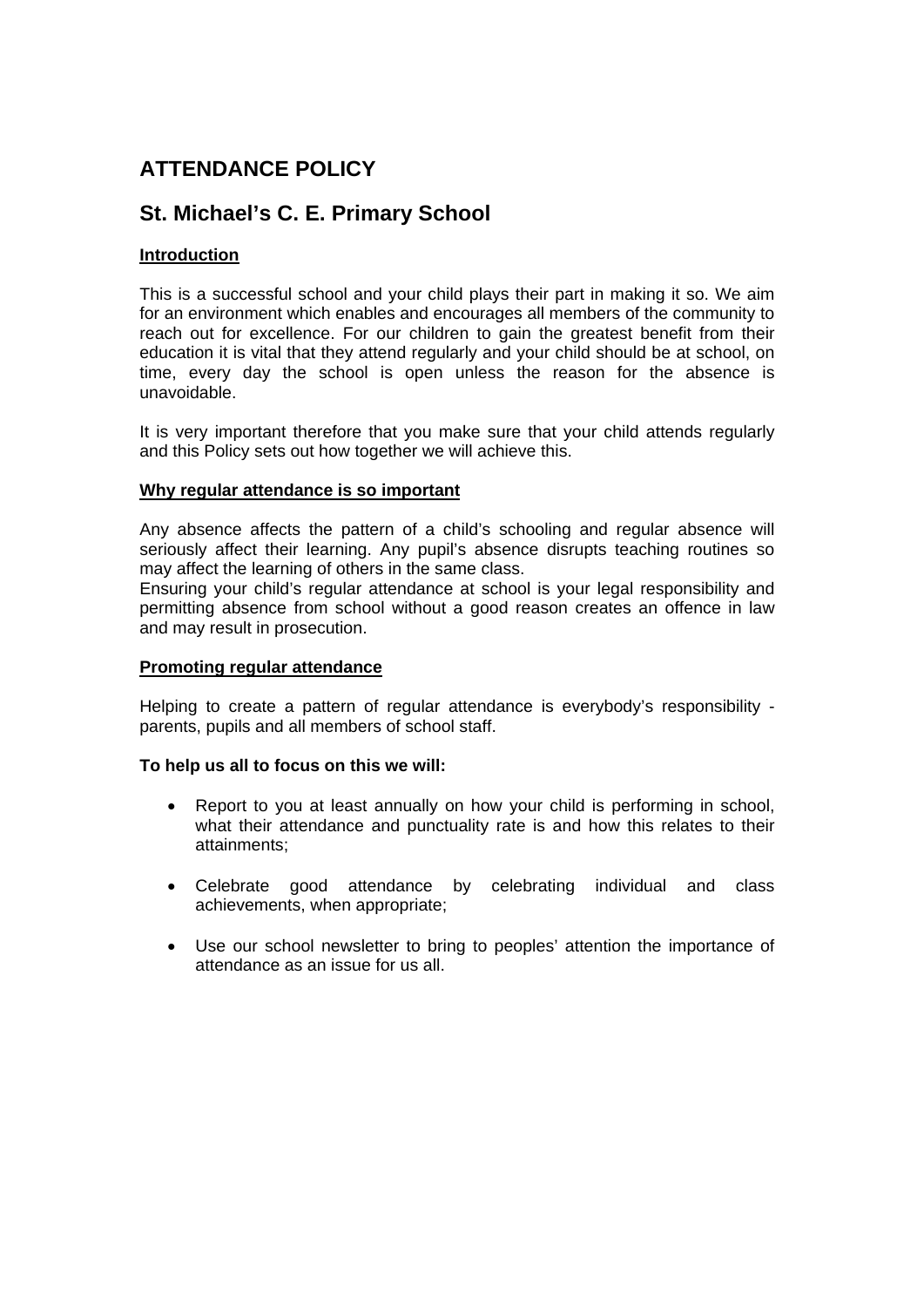# **Understanding types of absence**

Every half-day absence from school has to be classified by the school (not by the parents), as either AUTHORISED or UNAUTHORISED. This is why information about the cause of any absence is always required, preferably in writing.

Authorised absences are mornings or afternoons away from school for a good reason like illness, medical/dental appointments which unavoidably fall in school time, emergencies or other unavoidable cause.

Unauthorised absences are those which the school does not consider reasonable and for which no "leave" has been given. This type of absence can lead to Herefordshire Council using sanctions and/or legal proceedings. This includes:

- Parents/carers keeping children off school unnecessarily
- truancy before or during the school day
- absences which have never been properly explained
- children who arrive at school too late to get a mark
- shopping, looking after other children or birthdays
- day trips and holidays in term time which have not been agreed.

Whilst any child may be off school because they are ill, sometimes they can be reluctant to attend school. Any problems with regular attendance are best sorted out between the school, the parents and the child. If your child is reluctant to attend, it is never better to cover up their absence or to give in to pressure to excuse them from attending. This gives the impression that attendance does not matter and usually make things worse.

#### **Persistent Absenteeism (PA)**

A pupil becomes a 'persistent absentee' when they miss 15% or more schooling across the school year for whatever reason. Absence at this level is doing considerable damage to any child's educational prospects and we need parents' fullest support and co-operation to tackle this.

We monitor all absence thoroughly. Any case that is seen to have reached the PA mark or is at risk of moving towards that mark is given priority and you will be informed of this immediately.

PA pupils are tracked and monitored carefully through our pastoral system and we also combine this with academic mentoring where absence affects attainment, when needed.

#### **Absence Procedures**

#### **If your child is absent you must:**

- Contact us as soon as possible on the first day of absence;
- Send a note in on the first day they return with an explanation of the absence you must do this even if you have already telephoned us;
- Or, you can call into school and report to reception, who will arrange for a member of staff to speak with you.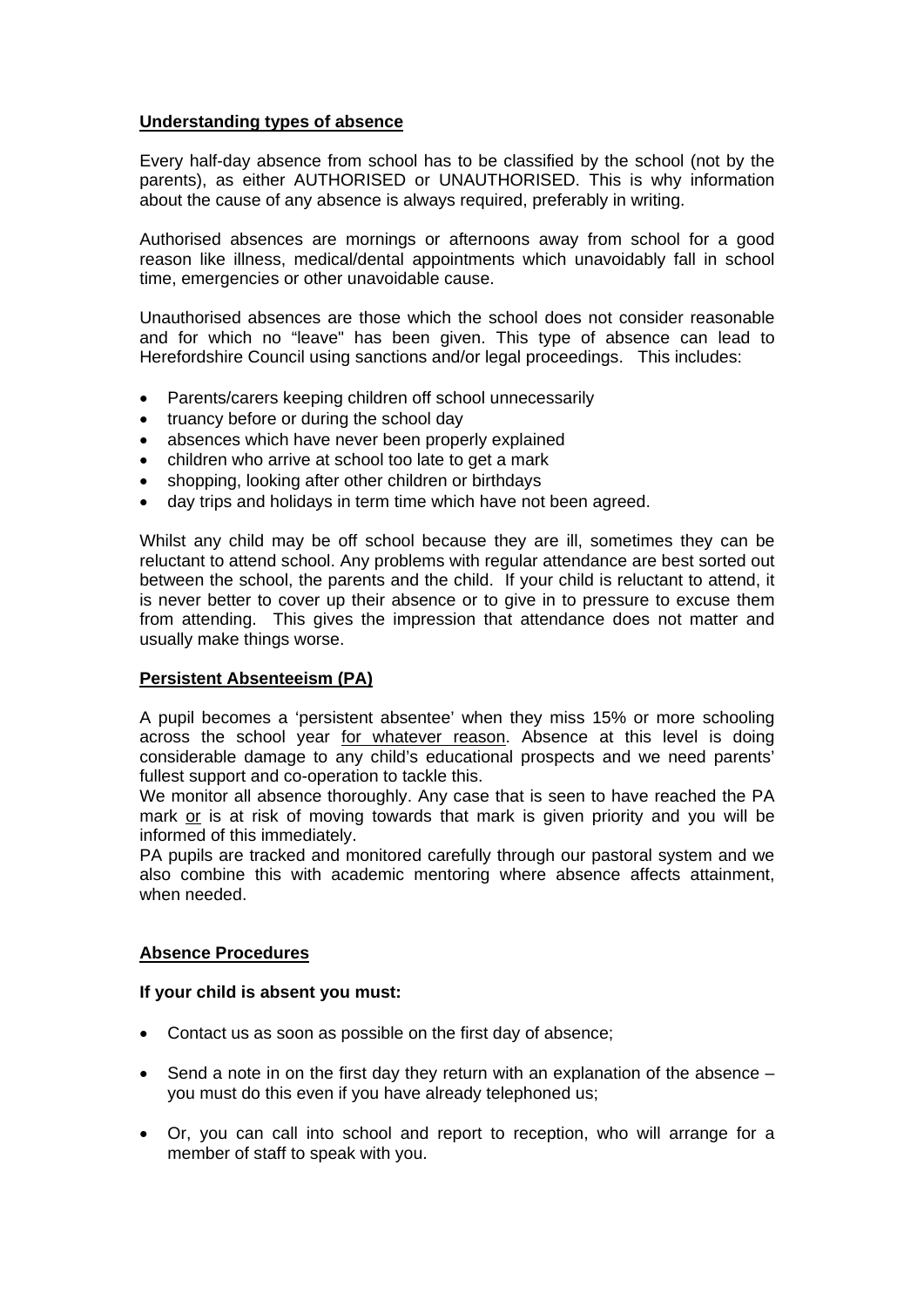# **If your child is absent we will:**

- Telephone you on the first day of absence if we have not heard from you;
- Invite you in to discuss the situation with our Attendance Administration Officer and/or Headteacher if absences persist;
- Refer the matter to the Home/School Liaison Officer if attendance moves below 85%.

# **Telephone numbers**

There are times when we need to contact parents about lots of things, including absence, so we need to have your contact numbers at all times. So help us to help you and your child by making sure we always have an up to date number – if we don't then something important may be missed. There will be regular checks on telephone numbers throughout the year.

# **The Home/School Liaison Officer**

Parents are expected to contact school at an early stage and to work with the staff in resolving any problems together. This is nearly always successful. If difficulties cannot be sorted out in this way, the school may refer the child to the Home/School Liaison Officer or Herefordshire Council. They will also try to resolve the situation by agreement but, if other ways of trying to improve the child's attendance have failed and unauthorized absences persist, these Officers can use sanctions such as Penalty Notices or prosecutions in the Magistrates Court. Full details of the options open to enforce attendance at school are available from the school or the Local Authority.

#### **Lateness**

Poor punctuality is not acceptable. If your child misses the start of the day they can miss work and do not spend time with their class teacher getting vital information and news for the day. Late arriving pupils also disrupt lessons, can be embarrassing for the child and can also encourage absence.

#### **How we manage lateness:**

The school day starts at **9. 00am** and we expect your child to be in class at that time.

Registers are marked by **9. 10am** and your child will receive a late mark if they are not in by that time.

At **9.30am** the registers will be closed. In accordance with the Regulations, if your daughter arrives after that time they will receive a mark that shows them to be on site, but this will **not** count as a present mark and it will mean they have an unauthorised absence. This may mean that you could face the possibility of a Penalty Notice if the problem persists.

If your child has a persistent late record you will be asked to meet with the Headteacher and/or Attendance Administration Officer to resolve the problem, but